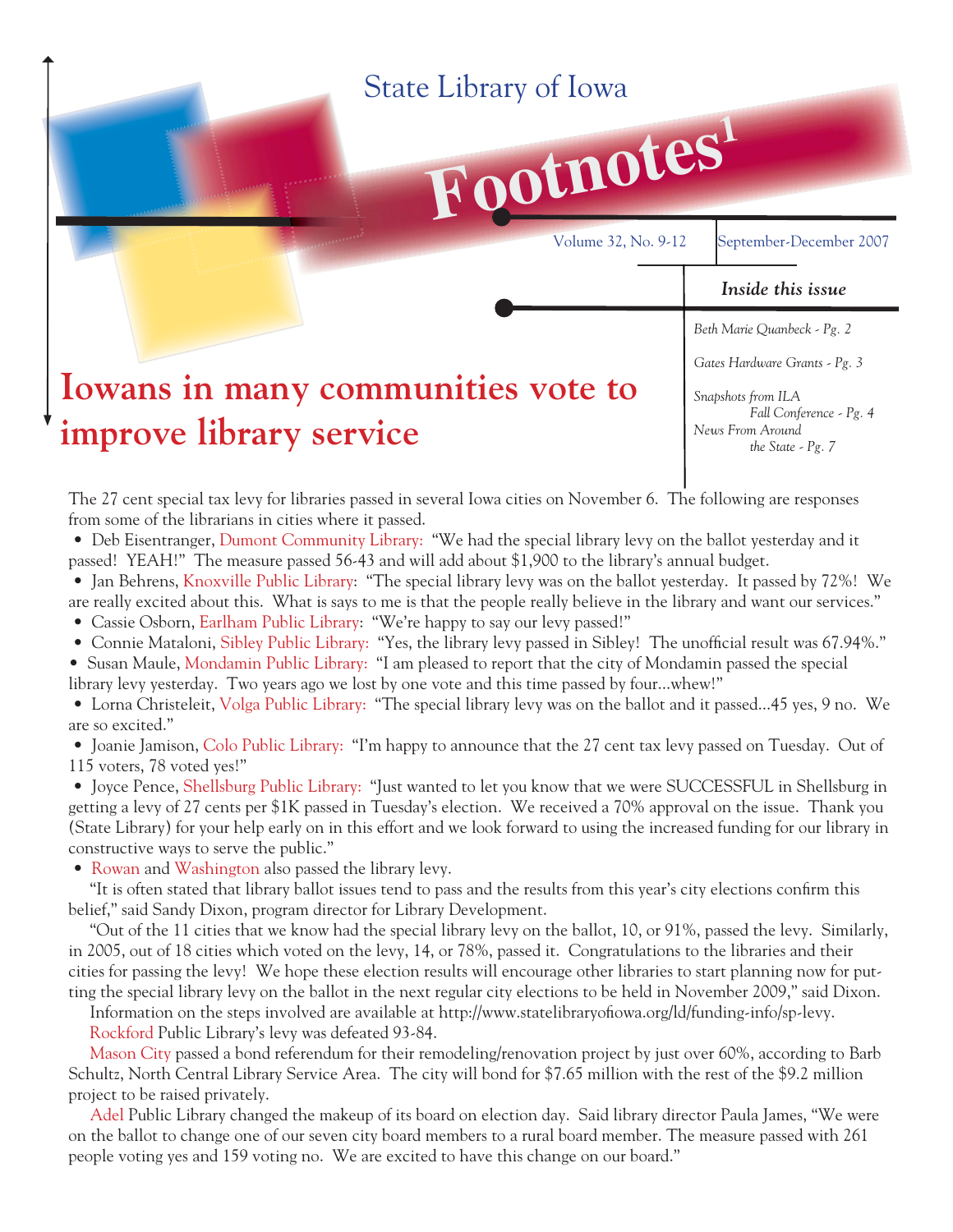

# With great sadness, we say goodbye to a dear friend and coworker

Memorial services for Beth Marie Quanbeck, former State Library consultant, were held Sunday, November 18 at Faith Lutheran Church outside Monticello, MN. Beth Marie passed away Monday, November 12 in West Des Moines.

 Beth Marie started her job as library consultant in the Library Development office of the State Library in April 2007 – but soon it seemed like she had been part of the State Library for years, said State Librarian Mary Wegner.

 "We had known her through her excellent work with the Central Iowa Library Service Area, and were very excited when she accepted the job offer from the State Library. She was so knowledgeable, so professional, and so personable when she started her State Library position that she was 'part of the family' immediately," said Wegner.



*Marie Harms and Beth Marie perform in a skit during the 2008 Town Meeting workshop*



*Roy Kenagy, Central Iowa Library Service Area and Beth Marie*

 Beth Marie was born in Adrian, MN in 1954. She graduated from Augsburg College with a BA degree and from St. Cloud State University with a MA degree. She worked for the Central Iowa Library Service Area as assistant administrator from 1994 to April 2007 when she accepted the State Library position. Beth Marie had extensive experience consulting with small, public libraries.

 She is survived by her parents, Rev. B.R. and Helen Quanbeck, sisters Sonja Quanbeck, Louise (James) Tetlie, brother Tien Van Bui, niece Bronwyn (Matt) Ewert, nephew David (Karen) Tetlie, and two grand nephews, Cole and Michael, as well as many other loving relatives and friends.

 "To me, the phrase that most aptly describes Beth Marie is servant leader. It was always clear that Beth Marie's goal was to better serve others, not to draw attention to herself. The abundant messages from Iowa librarians to Beth Marie's family following her death are a testament to the number of lives she touched. She made us all better librarians and better people," said Wegner.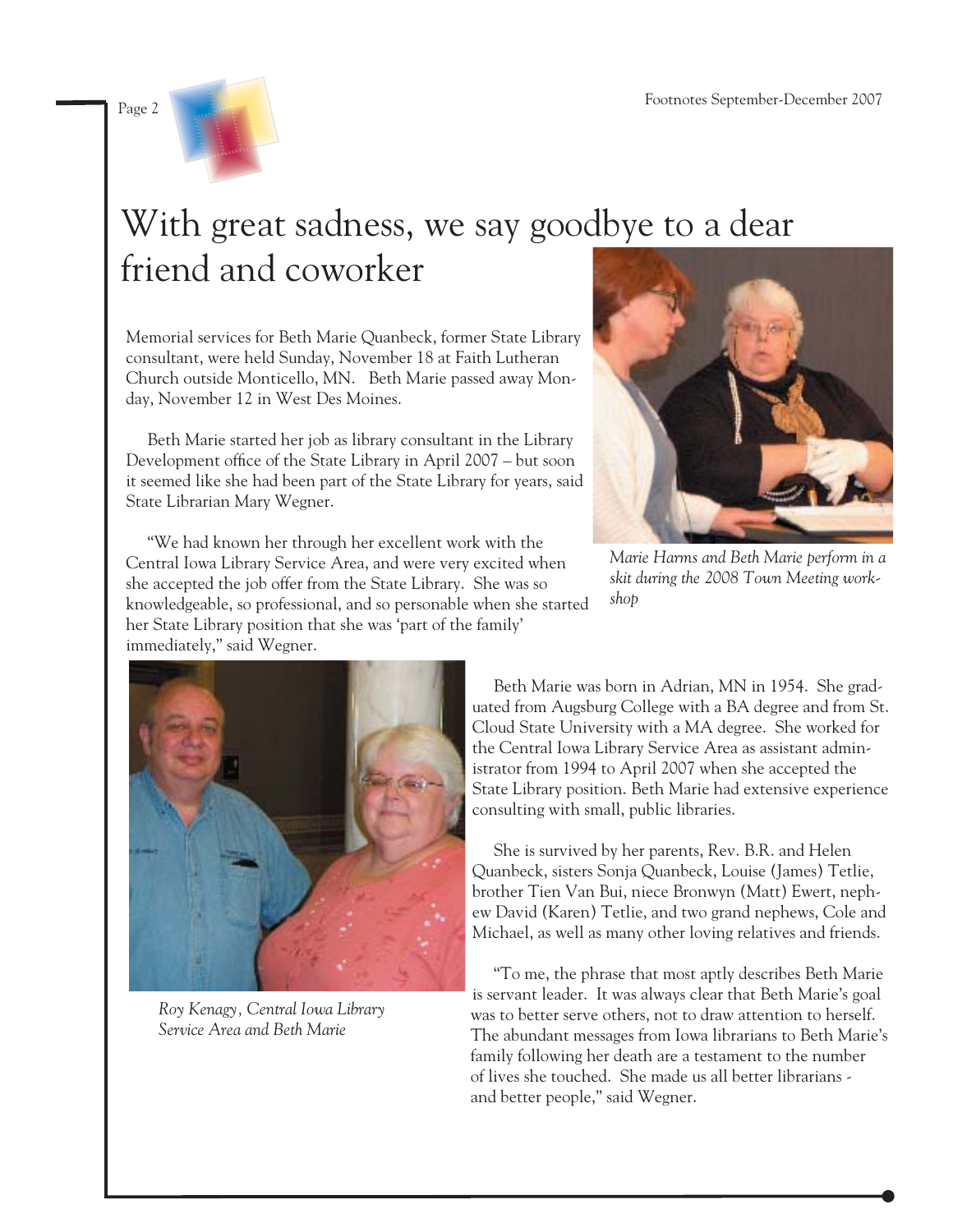Page 3 Footnotes September-December 2007



# 70 Iowa libraries included in Gates hardware grants

The Bill & Melinda Gates Foundation has developed a new hardware grant program for public libraries called the Opportunity Online Hardware Grant. Gates has chosen the State Library to administer the grants, which require a 25% match the first year and a 50% match the second year. The grants are designed to:

- Improve public access to computers and the Internet by providing hardware upgrades to libraries
- Increase the percentage of libraries regularly upgrading their computers
- Motivate local governments to commit local funding to library computer services

The 70 eligible libraries participating in the grant are:

Agency Alta Atlantic Badger Bayard Bloomfield Burlington Burt Cambridge Carter Lake Cascade Centerville Chariton Charles City Clear Lake Clinton Creston Cushing Denison Des Moines Eldon Elma Emmetsburg Fairbank Fayette Fenton Fort Dodge Grinnell Hamburg Hawkeye Holstein Humeston Huxley Janesville Keokuk Keosauqua Lake City Lakota Lamont Le Grand Ledyard Leon Lohrville Maquoketa Marathon Marshalltown Mason City Moravia Moulton Moville

Muscatine Oskaloosa Postville Renwick Riceville Sac City Sidney Stacyville Stockport Storm Lake Swea City Tabor Tama Volga Washta Waukon West Branch Westgate What Cheer Wyoming



The Gates Foundation determined which libraries were eligible based on poverty guidelines and the results of the libraries' TechAtlas inventories. To remain eligible for the grant each eligible library must:

• On March 3-5, 2008, attend an advocacy training workshop

• By March 31, 2008, supply written verification of matching funds. Options include: a council or library board resolution committing funds; or a Memorandum of Understanding from the appropriate official overseeing the library budget; or letter of commitment from a non-governmental resource such as a community foundation, corporate partner, friends group, or other foundation.

• By November 20, 2008, complete the TechAtlas inventory.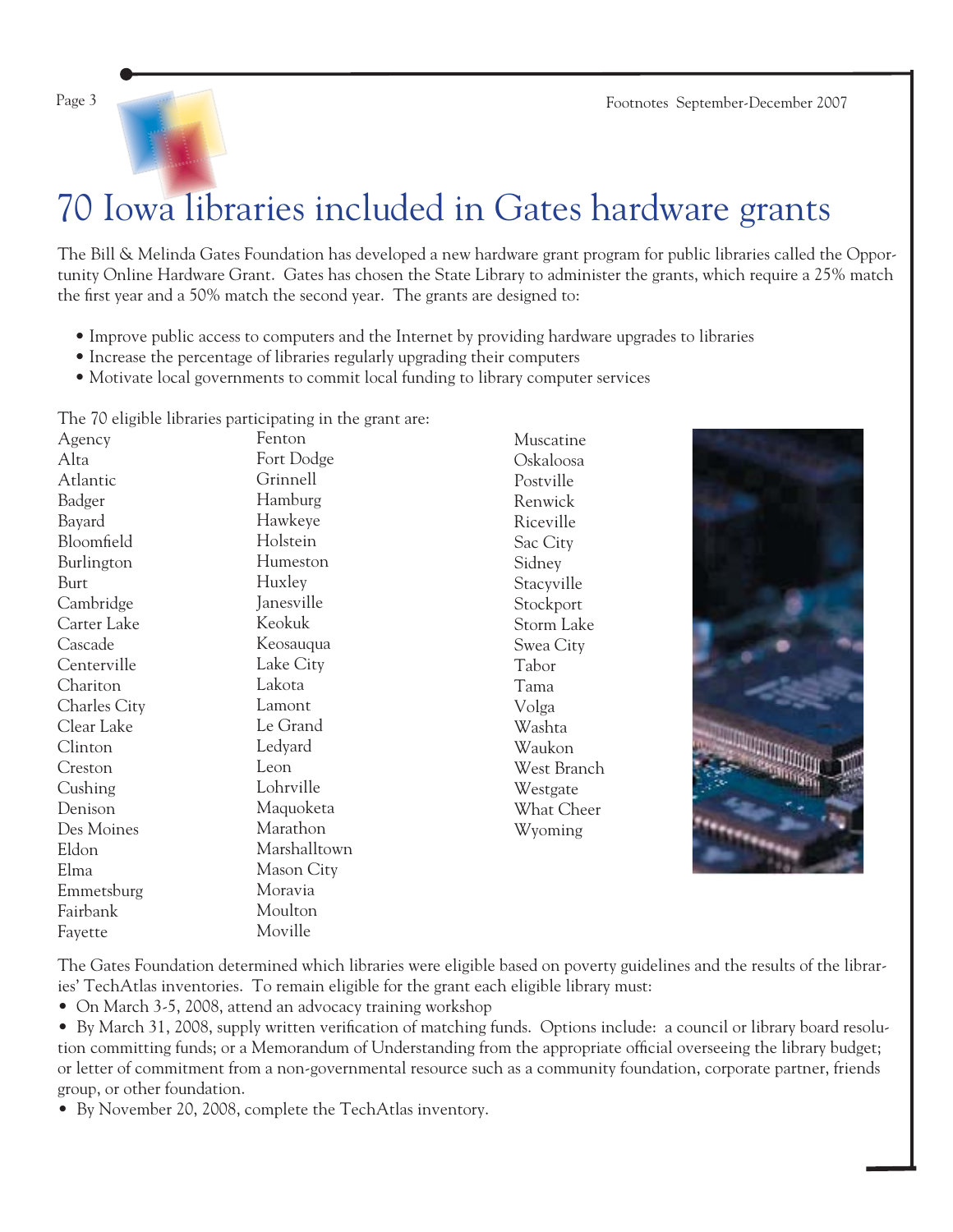

# **Snapshots of the Iowa Library Association Fall Conference, October 10-12**



*Sharman Smith, state librarian of Mississippi and former state librarian of Iowa, visits with current State Librarian, Mary Wegner. Sharman led a session on "Observations from Ground Zero: Lessons Learned from Katrina."*



*Cory Quist, former chair of the ILA Govenment Documents Roundtable, and Karon King work the GODORT booth at the conference. Both work for the State Library.*



*At the Friday luncheon, from left, Laurie Hews, ILA Executive Secretary; Ellen Hampe and Beth Bartlett, Coralville Public Library.* 



*Michele Leininger, left and Gerry Rowland, right, get a kick out of Karen Day's outfi t. Karen, NC Library Service Area, was promoting the 2008 Summer Reading Program, "Catch the Reading Bug."*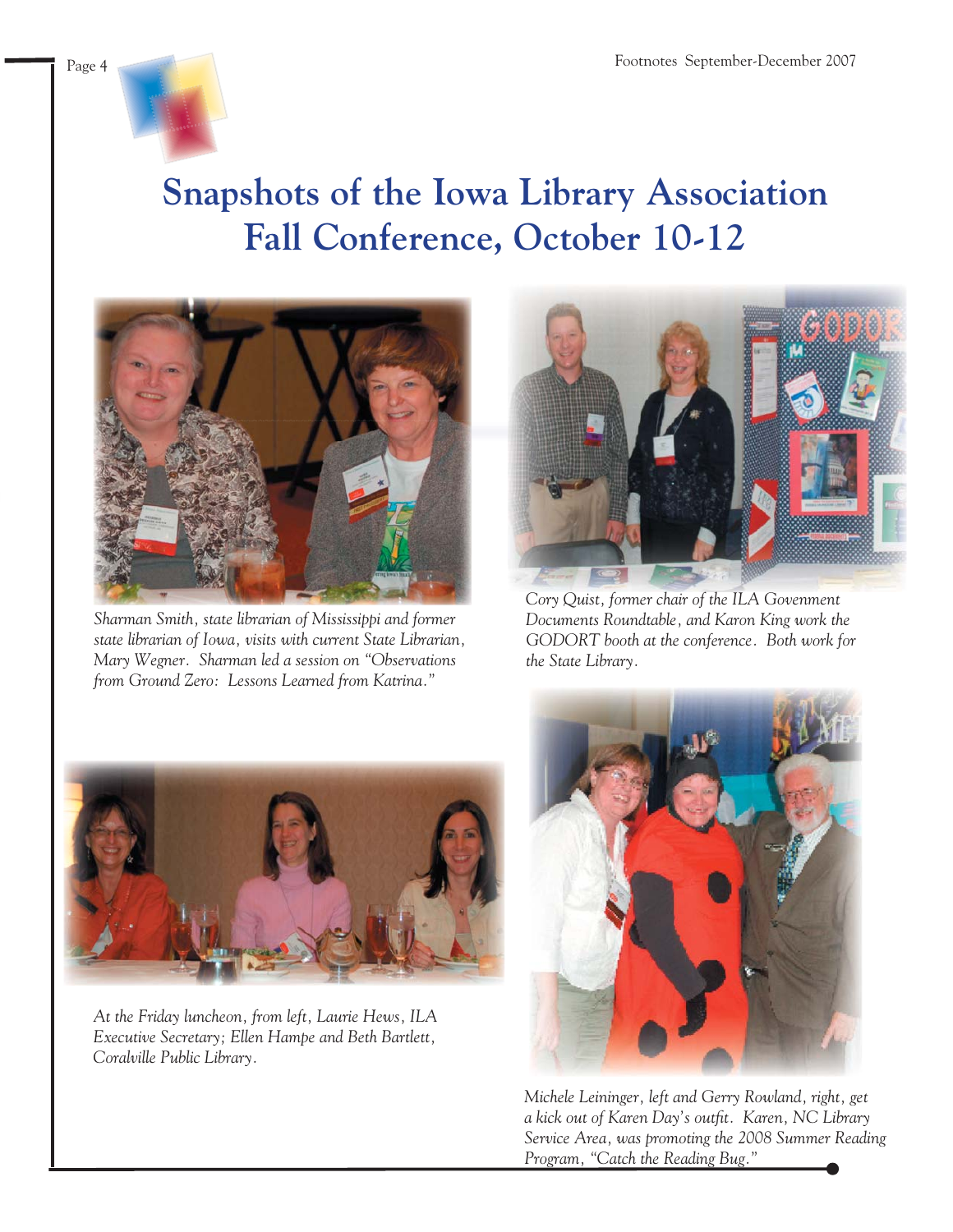Page 5 Footnotes September-December 2007



*ILA lobbyists Amy Campbell and Craig Patterson found a quiet place to work during the conference.*

*ILA President Sheryl Bissen, All Iowa Reads co-chair Susan Craig, author Jeffrey Kluger, and Iowa Center for the Book Coordinator Katherine Von Wald. Kluger wrote the All Iowa Reads 2007 book, "Splendid Solution: Jonas Salk and the Conquest of Polio."*





*Duncan Stewart, chair of ILA's Governmental Affairs Committee, sits with Rep. Cindy Winckler, who along with Senator Frank Wood was given the Ted Anderson Advocacy Award for outstanding leadership in the Iowa legislature.*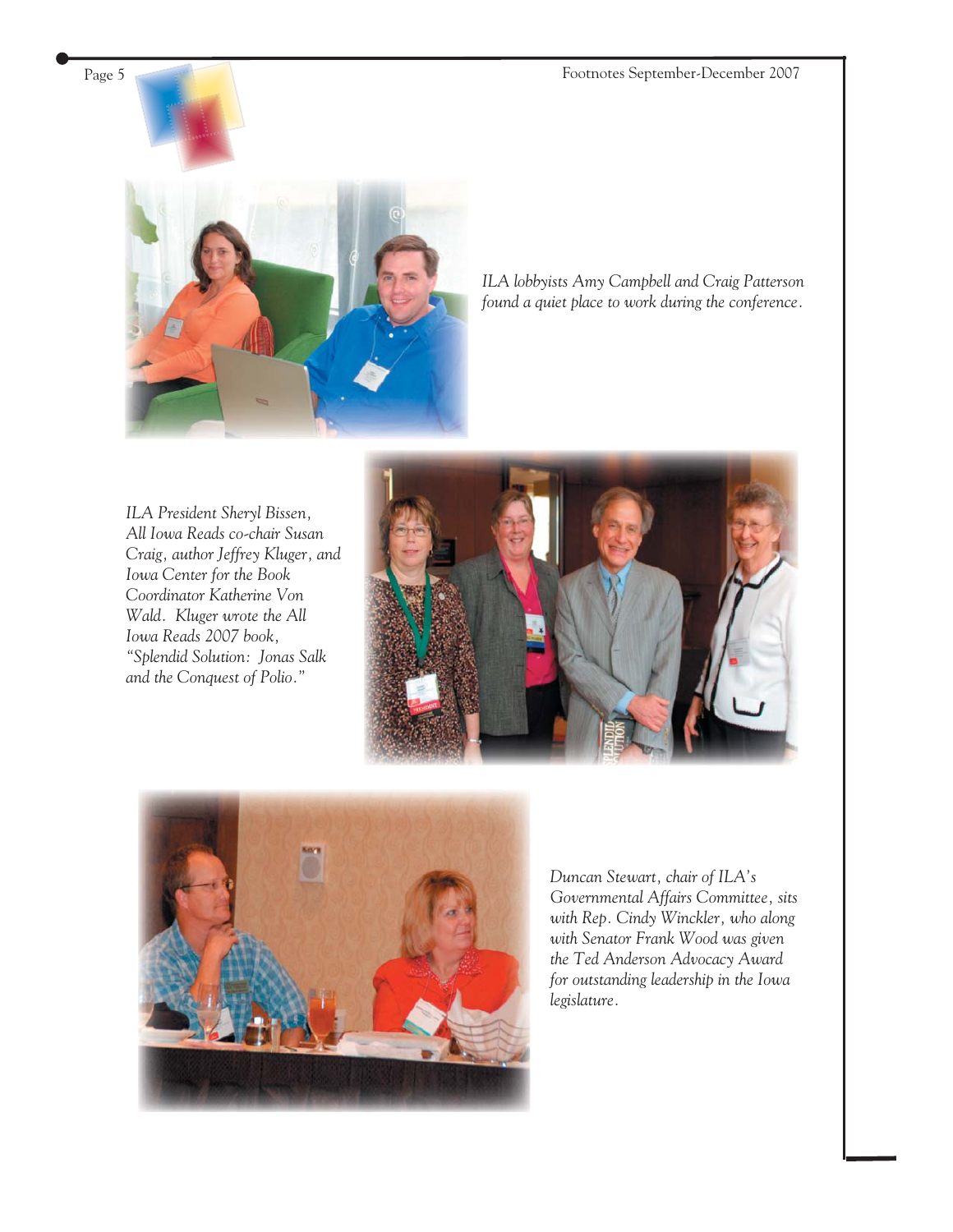**Anne Tyler novel chosen for 2008 All Iowa Reads**

"Digging to America" by Anne Tyler is the 2008 selection for All Iowa Reads. The book tells the story of two families who meet at the airport when they are adopting Korean infants. The Donaldson family is as all-American as they come. The Yazdans are Iranian immigrants. "Digging to America" uses the story of the families' growing friendship to explore what it means to be American.

 Copies of the book will once again be available through the Iowa Library Service Areas and through the Iowa Department for the Blind.

 An informational session for librarians will be held over the ICN from 6:30 to 8 p.m. Thursday, January 17. In early January, posters and buttons will be available for libraries that want to advertise their book discussion programs.

 More details about the informational session and the availablilty of discussion questions and promotional items will be forthcoming. Check the Web site often: http://www.[iowacenterforth](http://www.alliowareads.org)[ebook.org](http://www.iowacenterforthebook.org).

### **Certification Update**

Congratulations to the following public library staff certified for the first time through the State Library's Iowa Certification Program for Public Librarians.



Saul Amdursky, Des Moines Rebecca Bilby, Orange City Catherine Boggs, Mt. Vernon Sarah Carlin, Scott County Library Bonnie Conley, Aurelia Margaret Gebel, Estherville Brenda Goller, Huxley Bonnie Jackson, Huxley Lisa Leuck, Elgin Jami Livingston, Centerville Linda Lloyd, Clarion Tiffany Lynn Victor Penny Moorehead, Mason City Erin McDonough, Waukee Renee Minto, Milo Roberta Moyle, Wadena Kelly Munter, Ankeny Mary Murphy, De Soto Cassie Osborn, Earlham Rachael Poling, Pomeroy Roxanne Stevenson, Holstein Joy Stortvedt, Shenandoah Juwann Terry, Centerville Kristen Wilen, Correctionville Mary Williams, Sigourney



### *Reminder:*

*The meeting minutes of the Iowa Commission of Libraries can be found at [http://www.statelibraryofi owa.org/about/gov](http://www.statelibraryofiowa.org/about/gov)*